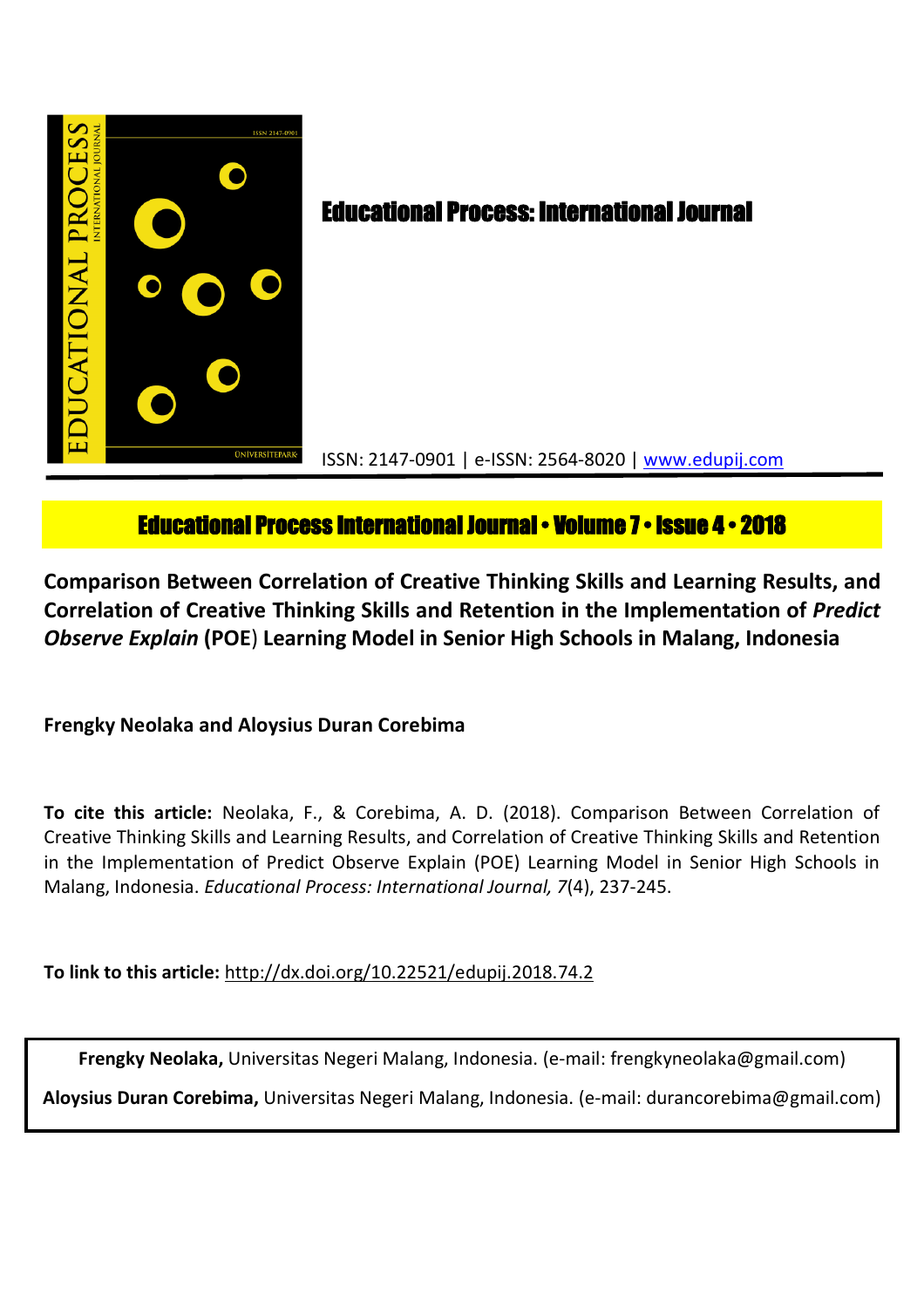## **Comparison Between Correlation of Creative Thinking Skills and Learning Results, and Correlation of Creative Thinking Skills and Retention in the Implementation of Predict Observe Explain (POE**) **Learning Model in Senior High Schools in Malang, Indonesia**

## FRENGKY NEOLAKA and ALOYSIUS DURAN COREBIMA

## **Abstract**

This correlational research was conducted in order to uncover the correlation between creative thinking skills and learning results, as well as between creative thinking skills and retention in the implementation of Predict Observe Explain (POE) learning model. The population of this research were students of Class X senior high schools in Malang, Indonesia, in the odd semester of 2017/2018 academic year. The sample used was F1 class students of Senior High School 5 Malang. The results of simple linear regression analysis show that creative thinking skills correlate with learning results through the implementation of POE learning model. The contribution of creative thinking skills toward learning results was as much as 32%. However, creative thinking skills do not correlate with students' cognitive retention. Students may experience difficulties retrieving information stored in their memory because new knowledge is stored only in their short-term memory. Factors that might have caused this to occur are that students only learn in order to pass examinations. Learning is undertaken in order to obtain high exam scores and when students are forced to complete assignments, but they do not continue learning afterwards.

**Keywords:** creative thinking, learning results, retention, POE.



EDUPIJ • ISSN 2147-0901 • e-ISSN 2564-8020 Copyright © 2018 by ÜNİVERSİTEPARK edupij.com

………………………………………........….....………………………………...……………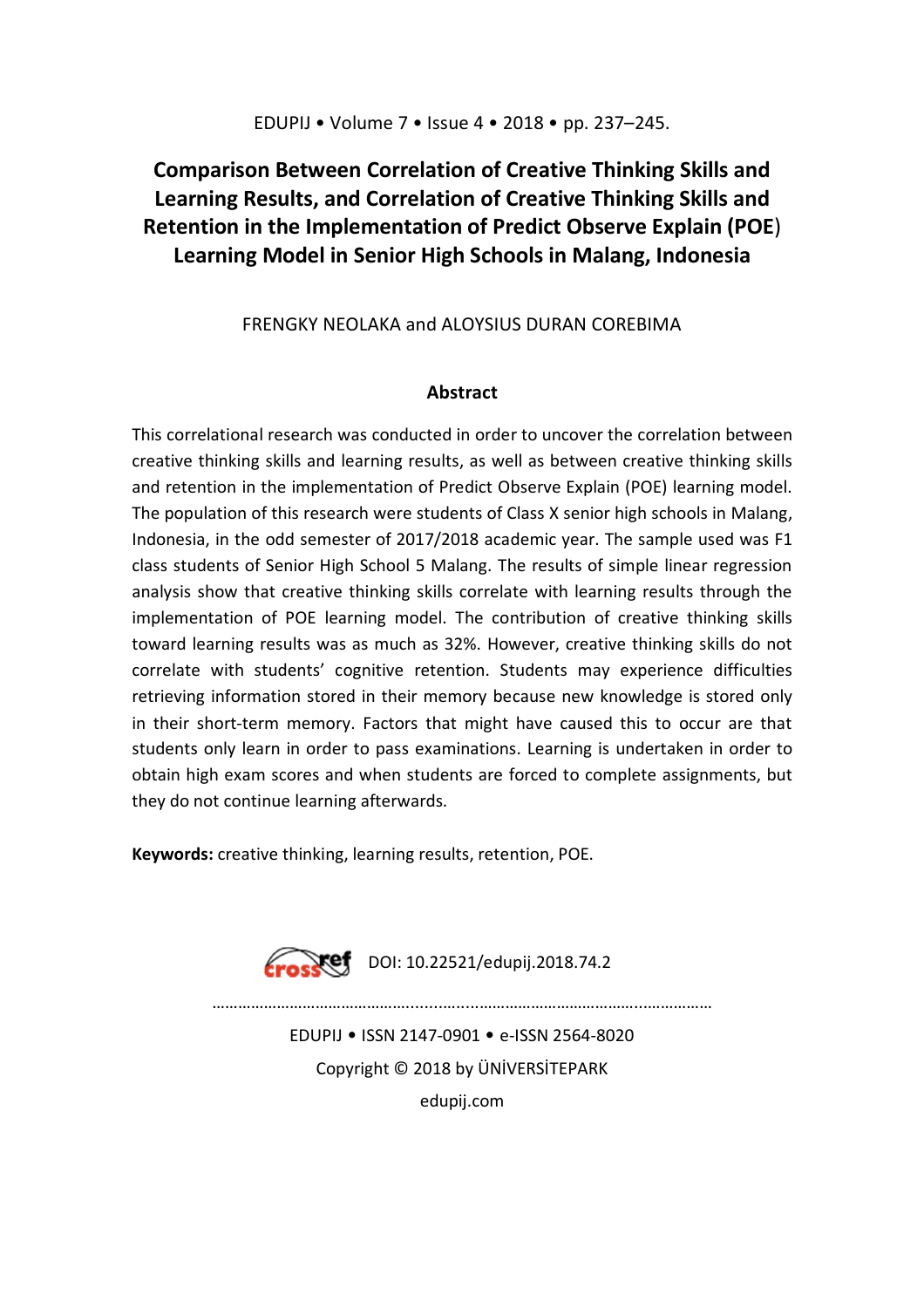#### **Introduction**

Creative thinking skills are vital in this era of globalization, in order that we not only follow the flow, but are able to make decisions independently. Creative thinking skills are cognitive activities that produce new products that have not been thought of by others. This premise is in line with Awang and Ramly (2008) in that creativity makes new things exist. Creative thinking produces original and constructive ideas which emphasize intuitive and rational thinking. Thus, creativity includes the ability, attitude, process and potential to understand problems and to find solutions to problems through various methods (Johnson, 2002).

Creative thinking skills are very important for students because they can direct students to find various and innovative concepts or ideas in order to solve problems (Binkley, 2012). Creative thinking skills also play a role in students' mental development and change of mindset, so that the learning process is expected to succeed (Trilling & Fadel, 2009). Coughlan (2007) said that creative thinking skills were an important competency to enrich one's knowledge, especially in biology learning where students are required to perform experiments. In addition, creative thinking skills helps students understand how to view themselves, how to perceive the world, and how to connect with other people. Through creative thinking skills, students can analyze their own thinking to ensure that they have made choices and drawn conclusions appropriately in solving problems effectively (Snyder Gueldenzophr & Snyder, 2008). This is in line with Greenstein's (2012) opinion that creative thinking skill is a process of becoming more sensitive to problems and to weaknesses in one's knowledge, and in identifying difficulties, finding solutions, and making hypotheses about the weaknesses and forming new solutions.

Various research results have shown that creative thinking skills correlate with learning results. For example, Nuriadin and Perbowo (2013) reported a significant correlation between creative thinking skills and students' learning results, where creative thinking skills contributed 31.2% toward learning results. Jannah (2017) showed a positive and significant correlation between students' creative thinking skills and science learning results, where the contribution of creative thinking skills toward learning results was as much as 80.9%. In another research, which was conducted by Gunawan, Suraya, and Tryanasari (2014), a significant correlation was reportedly found between creative thinking skills and students' academic achievement on the science II concept lecture in the PGSD Study Program of IKIP PGRI Madiun, where creative thinking skills contributed 20.13% towards learning results.

Theoretically, creative thinking skills helps students to store information and to retrieve information previously received. The aspects of creative thinking include *fluency*, *flexibility*, *originality*, and *elaboration*. These aspects require students to generate ideas, to come up with different ways of solving problems, and to come up with original ideas which are rarely produced by most people, in order that students are able to more easily recall more information stored in their memory (Berry, 2012). This is in line with the statement by De Bono (1967) that the aspects of creative thinking require students to be able to combine existing ideas and then to produce an innovative product. Unique, incredible, and extraordinary ideas strengthen the memory, which eventually improves retention.

Basically, creative thinking skills help students to improve their retention. However, there has been no research that specifically investigates the correlation between creative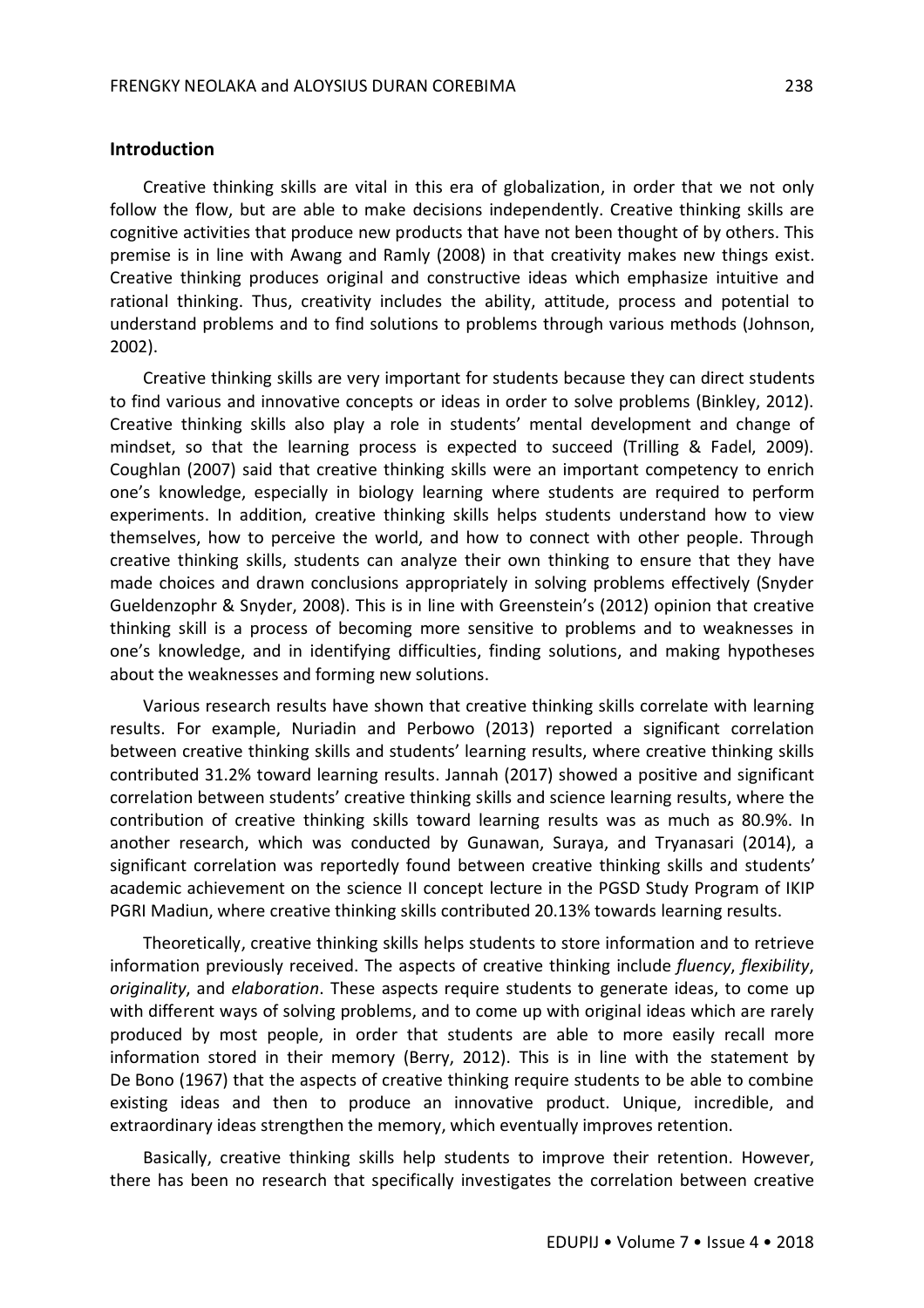thinking skills and retention through implementation of the *Predict Observe Explain* (POE) learning model. The POE learning model in biology learning has been proven to improve students' creative thinking skills and learning results (Indriana, Nurdin, & Usman, 2015; Suyanto, Susanto, & Linuwih, 2012; Wulandari, 2015). The purpose of the current research is to determine the correlation between creative thinking skills and learning results, as well as the correlation between creative thinking skills and retention with the implementation of the *POE* learning model.

#### **Methodology**

This research was conducted as a correlational research aiming to reveal the correlation between creative thinking skills and learning results, as well as the correlation between creative thinking skills and retention with the implementation of the *POE* learning model. Data for creative thinking skills and learning results were collected by using *pretest* and *posttest*, while the data for retention were collected by using *posttest* and *retention test*.

The population of this research were all students of class X of Senior High Schools in Malang, Indonesia. The samples were selected by *random sampling technique*. The sampling began with a placement test. Based on the results of the placement test, class F1 of Senior High School 5 Malang was selected as the research sample, and consisted of 33 students.

Creative thinking skills were measured by using a creative thinking skills rubric that was developed by Treffinger, Young, Selby, and Shepardson (2002). Learning results and retention were measured through application of an essay test with non-rubric assessments. The learning result test was carried out at the beginning of the learning and again at the end of the learning, while retention was measured based on *posttest* and *retention test*.

The hypothesis test began with prerequisite tests in the form of a normality test and a homogeneity test. The normality test employed *One Sample Kolmogorov Smirnov* test, and the homogeneity test employed *Levene Test of Equality of Error Variances*. The data were analyzed by using simple linear regression analysis with the assistance of *SPSS for Windows* analytical software and performed at a significance level of .05.

#### **Results**

The results of regression analysis on the correlation between creative thinking skills and learning results of the students who learned by using POE learning are presented in Table 1.

| Table 1. Results of Regression Analysis on Correlation between Creative Thinking Skills and |  |
|---------------------------------------------------------------------------------------------|--|
| Learning Results at Implementation of POE Learning Model                                    |  |

| Model |                | R Square | Adjusted<br>R Square | Std. Error<br>of Estimate |
|-------|----------------|----------|----------------------|---------------------------|
|       | $.566^{\circ}$ | .320     | .298                 | 9.18221                   |

Table 1 shows that the correlation coefficient (R) is .566 with a reliability value ( $R^2$ ) of .320. Thus, it can be said that creative thinking skills have a contribution of 32% toward the students' learning results, while the remaining 68% is influenced by other factors in addition to creative thinking skills. Furthermore, Anova test was performed to determine whether or not predictors can significantly predict the criteria.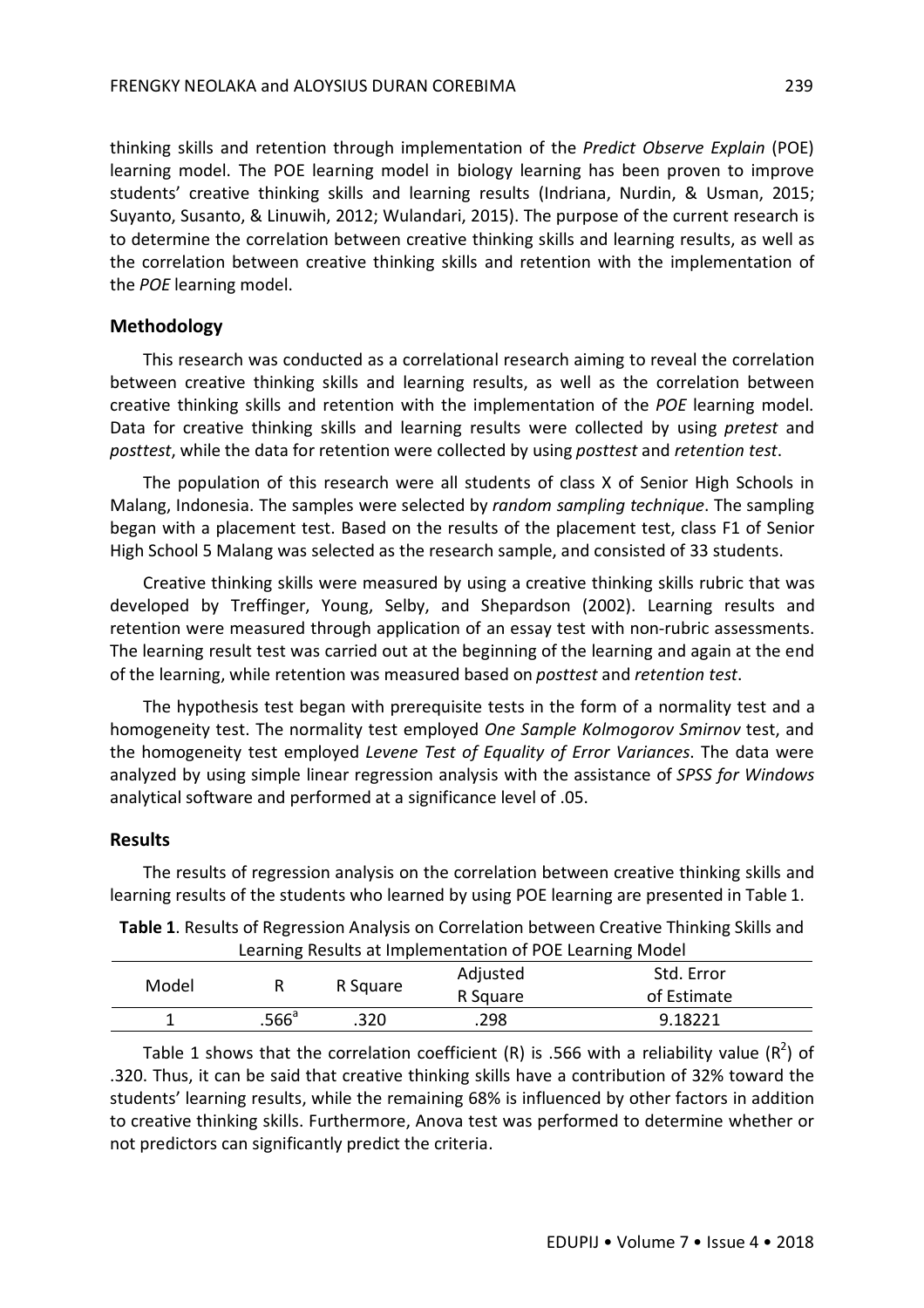|       |            |                | <b>Results</b>            |             |        |                   |
|-------|------------|----------------|---------------------------|-------------|--------|-------------------|
|       |            |                | <b>ANOVA</b> <sup>a</sup> |             |        |                   |
| Model |            | Sum of Squares | Dl                        | Mean Square |        | Sig.              |
|       | Regression | 1191.656       |                           | 1191.656    | 14.134 | .001 <sup>b</sup> |
|       | Residual   | 2529.391       | 30                        | 84.313      |        |                   |
|       | Total      | 3721.046       | 31                        |             |        |                   |

**Table 2***.* Results of Anova on Correlation between Creative Thinking Skills and Learning

The results of Anova in Table 2 show that the *p-value* = .001. Thus, it can be concluded that creative thinking skills have a significant correlation with learning results. Furthermore, the results of the regression equation analysis on the correlation between creative thinking skills and learning results are presented in Table 3.

**Table 3**. Results of Regression Equation Analysis on Correlation between Creative Thinking Skills and Learning Results

|       |                       | Unstandardized Coefficients |            | <b>Standardized Coefficients</b> |       |      |
|-------|-----------------------|-----------------------------|------------|----------------------------------|-------|------|
| Model |                       |                             | Std. Error | Beta                             |       |      |
|       | (Constant)            | 16.703                      | 12.516     |                                  | 1.335 | .192 |
|       | Creative <sub>2</sub> | 975                         | 259        | 566.                             | 3759  | .001 |
|       |                       |                             |            |                                  |       |      |

Table 3 explains that the regression line equation of the correlation between creative thinking skills and learning results is  $Y = .974X_1 + 16.703$ . The graph depicting the correlation between the two variables along with the equation can be seen in Figure 1.



**Figure 1**. Correlation Between Creative Thinking Skills and Learning Results at the Implementation of POE Learning Model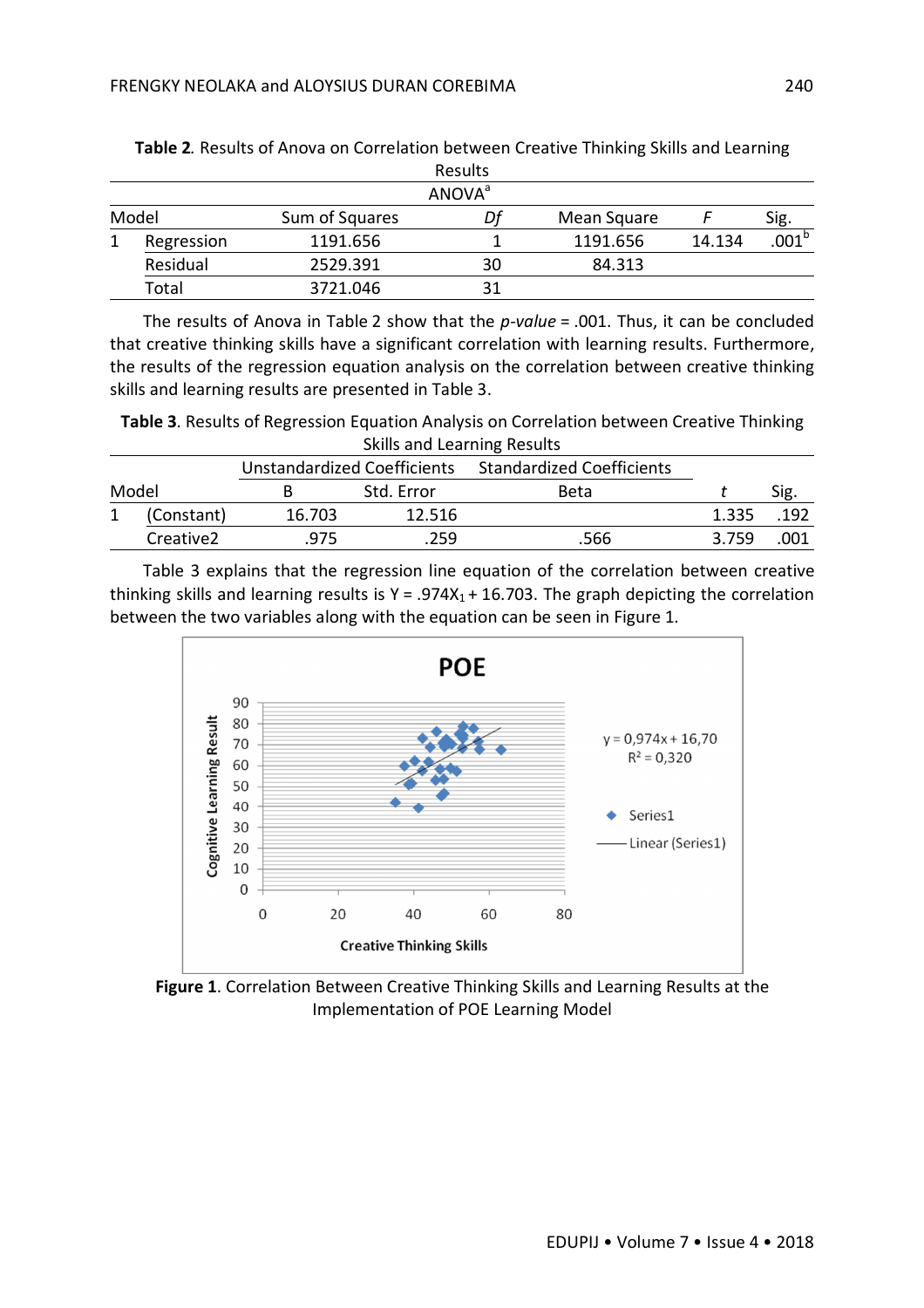#### *Correlation between creative thinking skills and retention*

The correlation between creative thinking skills and retention can be seen in Table 4.

| Table 4. Results of Anova on Correlation between Creative Thinking Skills and Retention |            |                |    |             |      |                   |
|-----------------------------------------------------------------------------------------|------------|----------------|----|-------------|------|-------------------|
| Model                                                                                   |            | Sum of Squares | Df | Mean Square |      | Sig.              |
|                                                                                         | Regression | .484           |    | .484        | .008 | .930 <sup>b</sup> |
|                                                                                         | Residual   | 1827.716       | 30 | 60.924      |      |                   |
|                                                                                         | Total      | 1828.200       |    |             |      |                   |

The results of Anova in Table 4 show that the significance value was .930. This shows that creative thinking skills have no correlation with retention. Thus, it can be concluded that the improvement of creative thinking skills in this research does not affect students' retention ability.

#### **Discussion and Conclusion**

The results of this research indicate that creative thinking skills have a correlation with learning results through the implementation of the POE learning model. In this case, creative thinking skills contributed as much as 32% toward learning results. However, creative thinking skills did not correlate with students' retention because the significance value of creative thinking skills toward students' retention was .930.

That creative thinking skills did not correlate to students' retention is a fact influenced by students' motivation in learning activities. The students only learned when they were having examinations, and did not continue learning after the examinations had finished. This made the information that had been previously obtained not stored in their long-term memory, but only stored in their short-term memory; during the two weeks prior to the retention test, the information stored in the short-term memory was easily lost, because the short-term memory has limited capacity to accommodate previously learned knowledge. This is in line with Atkinson and Shiffrin's (1968) findings that information received and not stored in long-term memory would be very fragile, and if there was no repetition, it would be easily lost. Thus, when the research on the correlation between creative thinking skills and retention was conducted, correlation between the two variables was not found. This is supported by the statement by Corebima (2016) that this phenomenon is a common practice encountered in the learning activities in Indonesia. The learning was carried out with the purpose that every student passes the test. The students strive in every way, both lawful and unlawful, in order to be able to answer the questions in the tests.

In addition, that the creative thinking skills do not have a correlation with the students' cognitive retention is caused by the fact that the students only learned with the primary purpose to obtain a high test score. As a result, students only cared about how to get a high score regardless of the learning process. Consequently, previously learned knowledge will be easily lost, because the learning activities were not interpreted as a process to gain knowledge, understanding, skills, values and attitudes. This is in line with the statement by Corebima (2016) that biology learning in Senior High Schools in Indonesia is not implemented to prepare students for life.

On the other hand, students' motivation in learning was only to complete the assignments. Learning activities are considered as a burden and an order, so that learning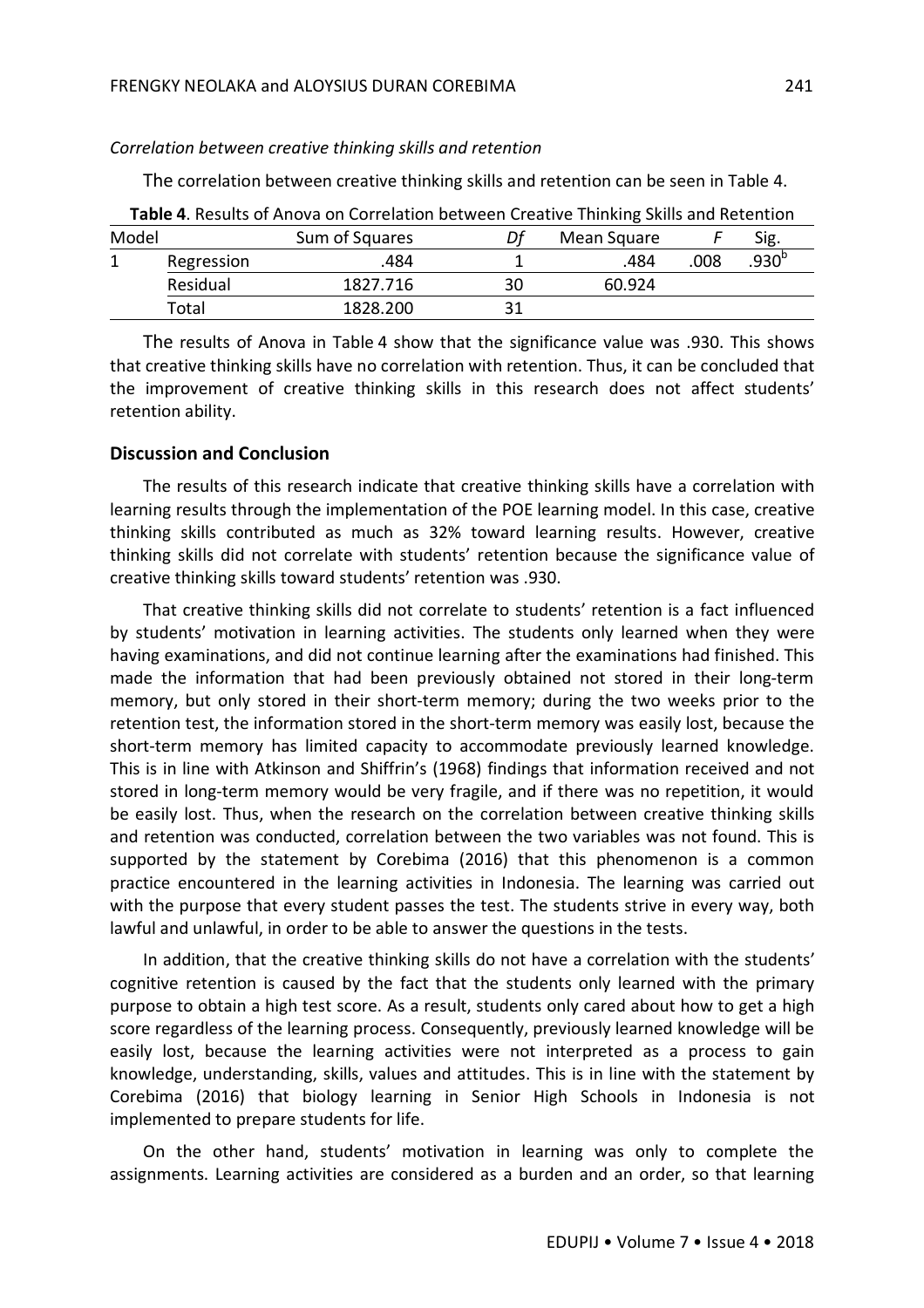activities are not considered as a responsibility that must be undertaken at any time, but that learning activities are only forcefully performed in order to fulfill the tasks assigned by the teachers. This fact causes the knowledge or information that has been previously obtained to be easily forgotten, because learning is not interpreted as learning to live, but just to fulfill the obligations of students.

This phenomenon is commonly encountered in education in Indonesia. This phenomenon is supported too by Hadibyono (2013), saying that student learning activities are essentially regarded as a burden and as an order that must be completed. Learning is no longer a necessity and as a result students tend to avoid these learning activities, and this causes the emergence of the phenomenon of learning overnight during examinations or better known as the term *SKS* (overnight learning system). This condition causes impaired brain function, because the brain is forced to work all night, with no time to rest, so that it disrupts the memory and the brain's working system (O'Neel, Fuligni, & Huynh, 2013). Thus, the current research on the correlation between creative thinking skills and retention found no correlation between the two variables.

The results of this research are in line with Agustina and Noor (2016), who stated that creative thinking skills did not correlate with retention, because the students had difficulties in recalling information stored in their memory. Hilgard and Bower (1975) revealed that one of the causes of forgetting was that the previous knowledge, if rarely used, might be lost over time. This condition causes a person to have difficulties in retrieving information that has been stored in the memory. Ellis and Hunt (1993) stated that the length of time between the *act of learning* until the learning material is generated was related to retention; the longer the interval the weaker the retention, hence the retention decreased. Furthermore, it is explained that the activities that occurred during the interval would disturb the memory trace, so that individuals would most likely experience forgetfulness.

Winkel (2004) explained that if students cannot retrieve information from memory, it was not necessarily that the information was unavailable in their memory, but that they were unsuccessful in retrieving the information. Thus, forgetting is the difficulty of retrieving (from memory) previously received information. One factor causing people to forget is interference. Interference occurs when information intermingles with other information or is shifted about by other information. This condition causes difficultly in remembering alreadyreceived knowledge (Slavin, 1993).

Forgetting is a case in which stored information cannot be retrieved for use. There are four theories about forgetting according to Anderson (1995) and Sternberg (2006), which are *Decay Theory*, *Interference Theory, Retrieval Failure Theory* and *Motivated Forgetting Theory.* According to *Decay Theory*, memories will increasingly erode over time if the information received is not repeated. Information held in memory leaves a trail, but if over a long time no deliberate repetition occurs, it will breakdown or disappear. Thus, in general this theory focuses on the length of the interval. *Interference Theory* focuses on the contents of the interval. The information stored in long-term memory is still in the memory and does not break down, but previously existing memories are mixed with new information received, so that new information may disturb the old information or vice versa. *Retrieval Failure Theory* is similar to *Interference Theory* in that the information stored in the long-term memory is always there, but failure in retrieving the information is not caused by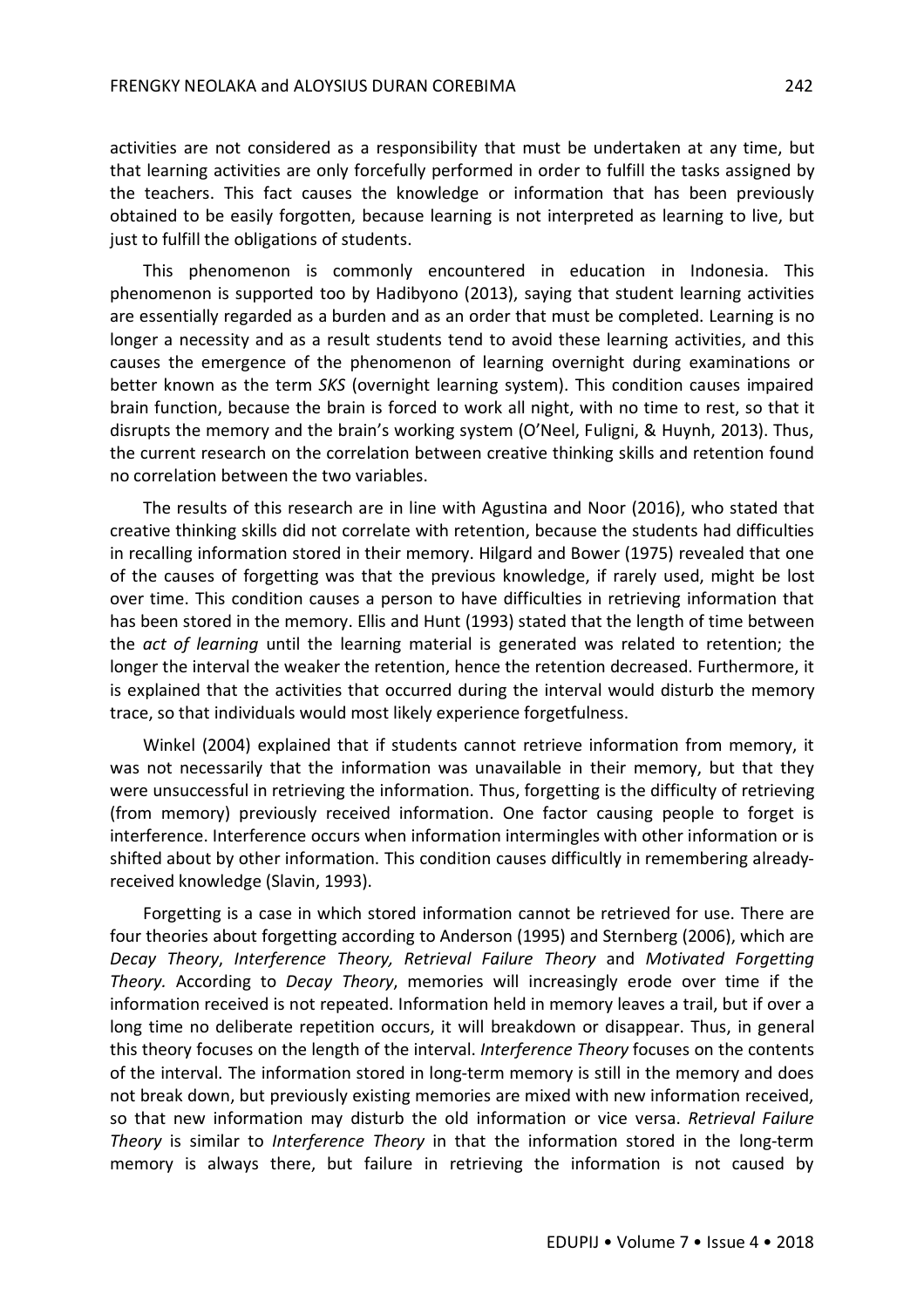*interference. Motivated Forgetting Theory* states that we will tend to forget information which is not considered meaningful to us.

On the other hand, Suyanto (2006) revealed that a person's mental process also affects the memory. Information received and memorized is more easily and quickly forgotten than information produced through good mental processes. Meanwhile, less meaningful things are quickly forgotten by students. In order that information is not easily forgotten, the information must be transferred from the short-term memory to the long-term memory. Therefore, it requires interaction between the senses, especially the senses of sight and hearing. Involving an emotional aspect; the quality of the information received must be different from the others, as well as things heard or performed repeatedly (DePorter & Hernacki, 2000, p. 213).

Meaningful learning which involves the student actively can help to improve retention. Bos and Vaughn (1994) stated that if no attention was paid to the concept being learned, the information would disappear within approximately 15 seconds. Students can use memory strategies to keep information active. Therefore, information should be meaningfully stored into the long-term memory in order to be part of the student's cognitive structure. In fact, learning should be an attempt by students to master everything useful in their lives. Learning will be useful for students if it can be applied in daily life (Sunaryo, 1989).

Based on the current study's results and discussion, it can be concluded that there is a correlation between creative thinking skills and learning results through the implementation of the *POE* learning model. Creative thinking skills contribute 32% toward learning results. However, creative thinking skills do not correlate with cognitive retention. This phenomenon may be caused by difficulties experienced by the student in retrieving information stored in their memory, because the received knowledge is not stored in their *long-term memory*, but only in *short-term memory*. This condition might have occurred because the students only learned when having examinations in order to achieve high scores and to pass the test. Learning is forcefully done to complete the tasks given**.**

#### **Notes**

Corresponding author: ALOYSIUS DURAN COREBIMA

#### **References**

- Agustina, W., & Noor, F. (2016). Hubungan hasil belajar dan tingkat berpikir kreatif siswa dalam pembelajaran matematika [The Correlation between Learning Results and the Levels of Students creative Thinking Skills in Mathematics Learning]. *Jurnal Pendidikan Matematika, 2*(3), 191-199.
- Anderson, J. R. (1995). *Learning and Memory: An integrated approach* (4th ed.). New York, NY: John Wiley & Sons.
- Atkinson, R. C., & Shiffrin, R. M. (1968). Human memory: A proposed system and its control processes. *The Psychology of Learning and Motivation, 2,* 89-195.
- Awang H., & Ramly, I. (2008). Creative Thinking Skill Approach Through Problem-Based Learning: Pedagogy and Practice in the Engineering Classroom. *International Journal of Human and Science, 3*(1), 18-23.
- Berry, M. (2012). Meaningful Learning and ICT, Retrieved from http://milesberry.net/2009/09/meaningful-learning-and-ict/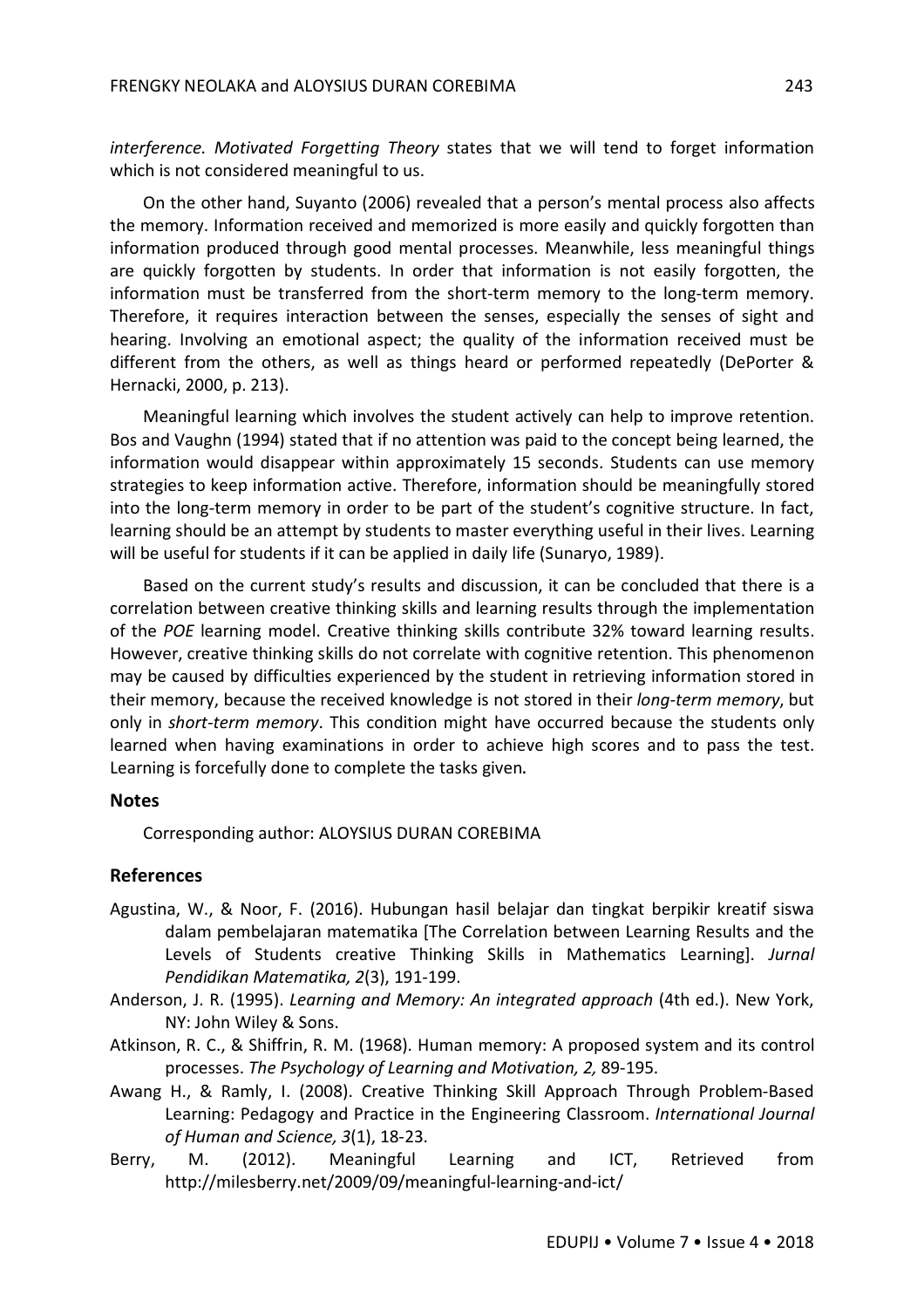Binkley, M. (2012). *Defining Twenty-First Century skills*. London: Springer.

Bos, C. S., & Vaughn, S. (1994). *Strategies for Teaching Students*. Boston: Allyn and Bacon.

- Corebima, A. D. (2016). Pembelajaran Biologi Di Indonesia Bukan Untuk Hidup [Biology Learning in Indonesia is not for Life]. *Proceeding of Biology Education Conference.*  (pp. 8-22). Semarang, Department of Biology, Faculty of Mathematics and Natural Science, Sebelas Maret University.
- Coughlan, A. (2007). *LEARNING TO LEARN: Creative Thinking and Critical Thinking.* DCU Student Learning Resources. Retrieved from https://www4.dcu.ie/sites/default/files/students/studentlearning/creativeandcritica. pdf

De Bono, E. (1967). *The use of lateral thinking*. London, Cape.

- DePorter, B., & Hernacki, M. (2000). *Quantum Learning, Membiasakan Belajar Nyaman dan Menyenangkan [Quantum Learning, Making Accustomed to Comfortable and Fun Learning].* Bandung: Mizan Media Utama.
- Ellis, H., & Hunt, R. R. (1993). *Fundamentals of Cognitive Psychology (5th ed.).* Dubuque: Iowa: Brown Communications.
- Greenstein, L. (2012). *Assessing 21st Century Skills. A Guide to Evaluating Mastery and Authentic Learning.* Thousand Oaks, Ca: Corwin.
- Gunawan, I., Suraya, S. N., & Tryanasari, D. (2014). Hubungan Kemampuan Berpikir Kreatif Dan Kritis Dengan Prestasi Belajar Mahasiswa Pada Matakuliah Konsep Sains Ii Prodi PGSD Ikip Pgri Madiun [The Correlation between creative and critical Thinking Skills toward Students' Learning Achievement In Science Concept Course in PGSD Department of IKIP PGRI Madiun]. *Jurnal Pendidikan Dasar dan Pembelajaran, 4*(1), 10-40.
- Hadibyono, H. (2013). Pengaruh E-Evaluation Bersiklus Terhadap Prestasi Belajar Kimia Siswa SMK [The Effect of E-Evaluation Cycle on Students' Chemistry Learning Achievement of Vocational Senior High Schools]. *Jurnal Pelenitian Pendidikan Sains. 3*(1), 299-305.
- Hilgard, E., & Bower, G. H. (1975). *Theories of learning (4th ed.).* Englewood Cliffs, NJ: Prentice-Hall.
- Indriana, V., Nurdin, A., & Usman, M. (2015). Penerapan Pendekatan Pembelajaran Poe (Predict observe-Explain) Untuk Meningkatkan Kemampuan Berpikir Kreatif Siswa Kelas XI IPA-1 SMAN 22 Makassar [The Implementation of Poe (Predict observe-Explain) Learning Model to improve the creative Thinking Skills of Class XI Science 1 Students of Senior High School 22, Makassar]. *Jurnal Inovasi Pendidikan Matematika, 2*(1), 51-62.
- Jannah, R. M. (2017). *Hubungan kemampuan berpikir kreatif siswa dengan hasil belajar ipa siswa kelas iv mi raudhatul jannah Jakarta [The Correlation between Students' creative Thinking Skills and Science Learning Results of Class IV Students in Raudhatul Jannah Islamic Elementary School, Jakarta]* (Unpublished thesis). Uin syarif hidayahtullah, Jakarta.
- Johnson, D. W. (2002). *Meaningful Assessment A manageable and Cooperative Process.* USA: Allyn and Bacon.
- Nuriadin, I., & Perbowo, K. S. (2013). Analisis Korelasi Kemampuan Berpikir Kreatif Matematik Terhadap Hasil Belajar Matematika Peserta Didik Smp Negeri 3 Lurangung Kuningan Jawa Barat [Correlation Analysis of mathematical creative Thinking Skills toward Mathematics Learning Results of the Students of Junior High School 3